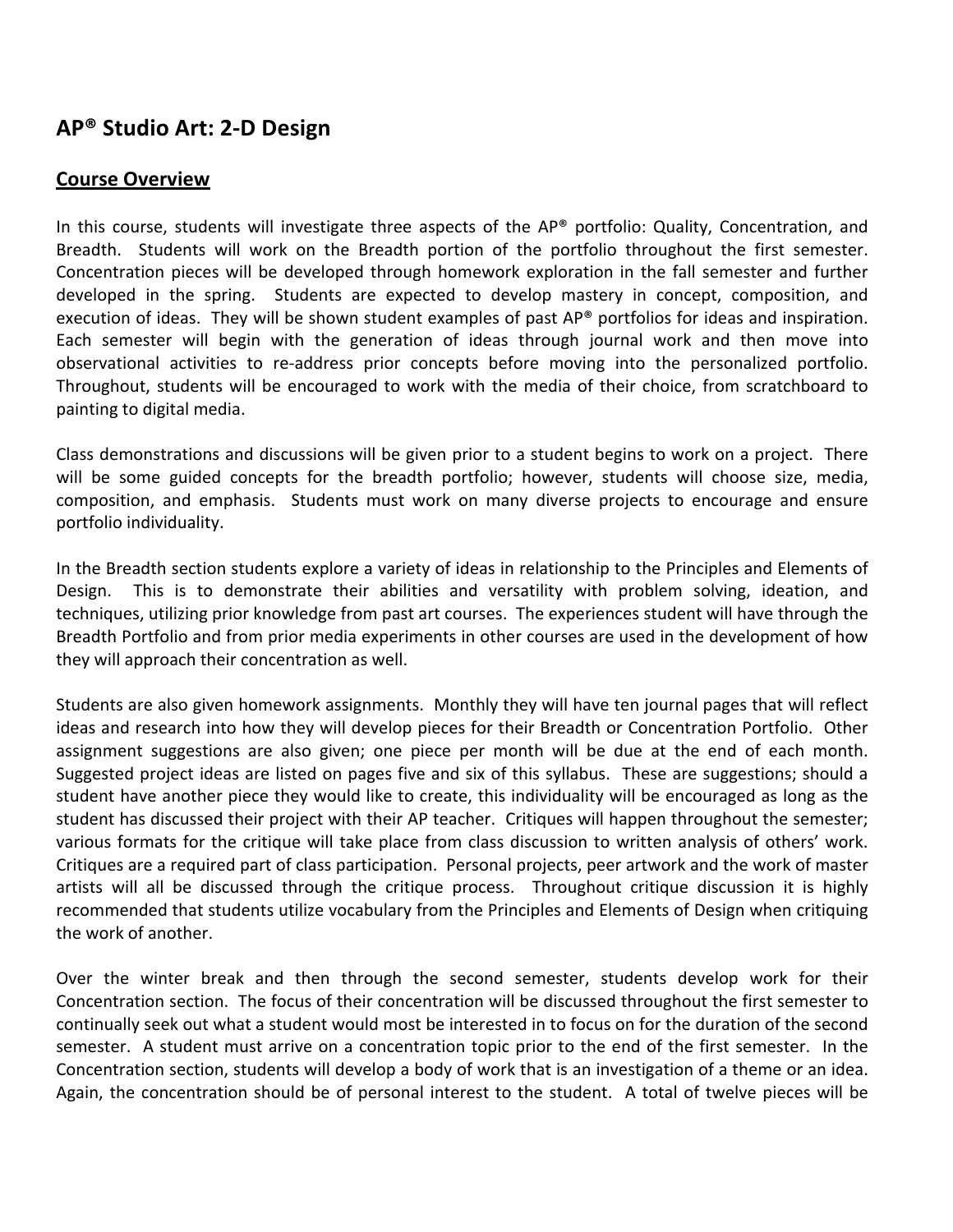created
for
the
concentration
portion
of
the
portfolio.

From the total number of works created for the Breadth and Concentration portfolio (24), the student and teacher will then discuss and select their five Quality examples to submit to the College Board. Students should plan to matte these five works; all pieces for the portfolio, whether in the Breadth section or Concentration
section
may
be
no
larger
than
18"
x
24"
in
any
direction.

Throughout
the
year,
students
are
encouraged
to
develop
verbal
and
written
literacy
about
their
works
of art (see attached grading rubric), and we use the AP scoring rubric for individual and group evaluation. Students are encouraged to examine their work not only through class discussion, but also through a journal reflection; these reflections will be counted toward the ten pages due each month.

At some point in the year, we will try to attend a local museum and/or gallery in the Kansas City area to enhance student understanding of the artistic process and relationship to society. A potential trip to Chicago or another city may be taken; students will attend field trips only if they are meeting all course requirements at the time and their grade demonstrates they are in good standing with the school ("C" or higher)
in
all
academic
courses.

#### **GRADING:**

In regard to grading, students are expected to produce two or more works per month of AP quality. At times, there may be due one piece per week. Each piece will be worth 100 points. The grade will be arrived upon through the critique process in conjunction with a teacher created rubric for personal assessment. Work from previous years may be utilized for the students' portfolio. It is important for a student to know that it is their personal portfolio, and that outside work and work from other courses (such
as
a
prior
2D
Design
class
or
Graphic
Design)
can
also
be
included.

Documentation
of
student
work should be ongoing; as work is submitted digitally, students are encouraged to begin photographing pieces immediately upon their completion. There will be mandatory scheduled dates for documentation in late January and early February. Documentation will take place during class and after school. If a student cannot assist in the documentation of their work, they must discuss with their teacher another alternative.

While grading in the visual arts might seem subjective, there are standards of quality in student work, work ethic, and the evidence of thought, care, and effort in and outside of class demonstrated in each piece.
All
of
these
aspects
are
mentioned
within
the
grading
rubrics
and
class
critiques.

A
sample
rubric
can
be
found
on
page
nine
of
the
syllabus.

# Content of the AP® Class:

The
course
includes
the
following
components:

A. Study of historical and contemporary artists. Along with this, trends in process and media use will be analyzed. In addition to class work, students are expected to visit galleries and the local art museums on their
own.

B. A sketchbook to be composed of visual ideas, notes, photos, doodles, plans, short assignments, quick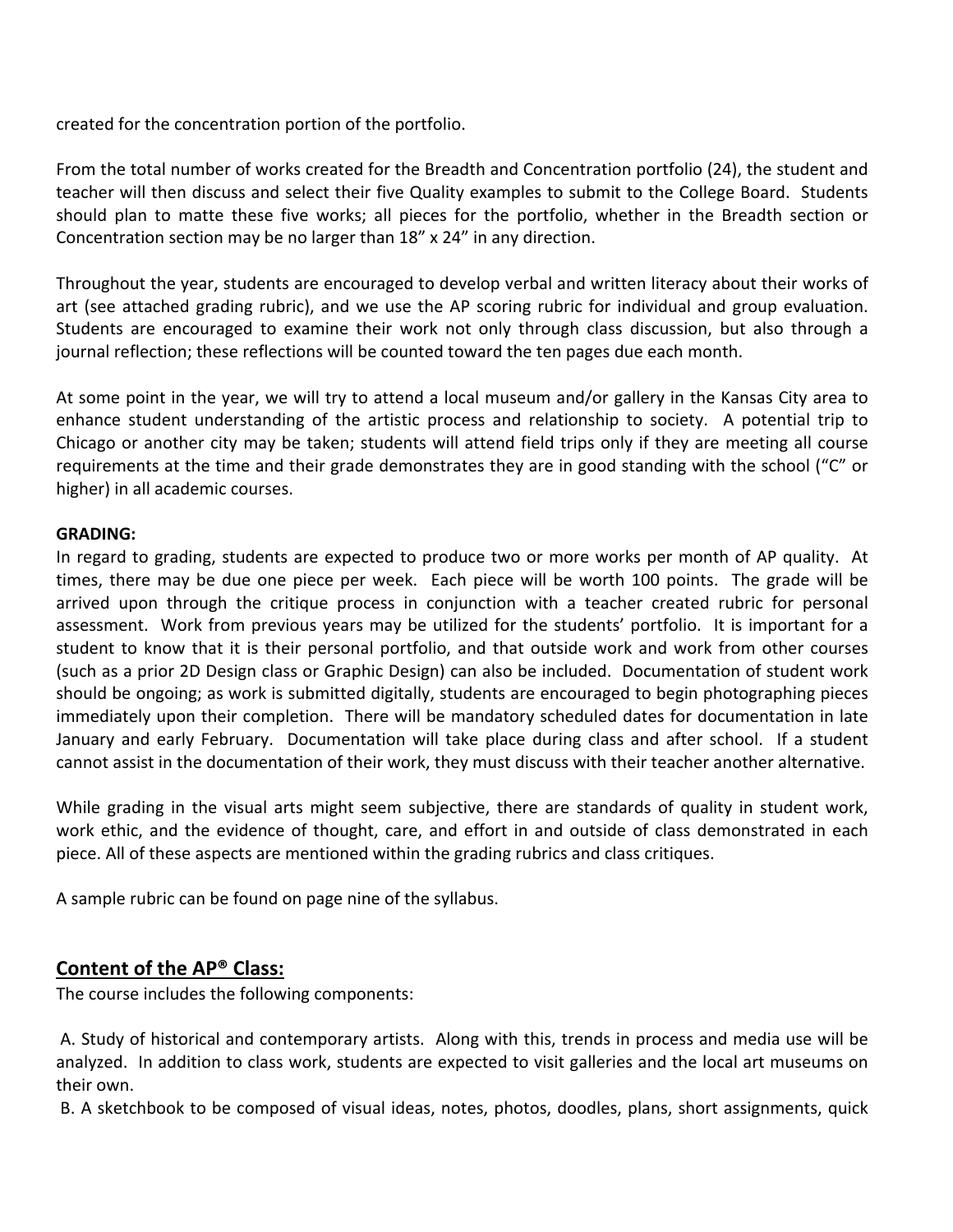drawings, and practice of various techniques. Many art schools like to see students' sketchbooks to see how their minds and creativity work. Some class days will be solely dedicated to working in the journal C. Development of the student's submitted portfolio for AP 2-D Design, which has three parts:

**Quality**(Original
Works)

- Five matted works for Drawing or 2D Design Portfolio
- These should be the student's best work, arrived at through teacher and student discussion and cannot
be
larger
than
18"
x
24".
- These pieces will be sent into the College Board for Portfolio scoring in late April/early May.

#### **Concentration**

- Includes: 12 images exploring a single visual concern in depth.
- When a theme (concentration) is arrived upon in the fall, the student should spend considerable time developing
it
during
the
winter
break
and
into
the
spring.

• Investigation, growth, and discovery involved with compelling visual concept should be evident within the
concentration
pieces.

• The first 4 pieces will be documented along with the Breadth Portfolio in late January; the final 8 pieces will be documented as each piece is complete. All works must be finished, documented, and ready to submit online no later than April 15<sup>th</sup>. Any student who does not submit or document their work prior to jeopardizes
their
AP
portfolio
and
testing
score.

### **Breadth**

• Includes: a body of 12 pieces that demonstrates mastery of varied media, techniques, and subject matter.

- Will
be
documenting
12
images
of
12 *different*works
- Students will work steadily and have the sufficient number of pieces by the middle of April, as their grade in
the
course
will
be
based
on
that
work
- Submission of a portfolio by the May deadline is mandatory to receive AP credit.

• During the months of April and May after AP coursework is complete, students are expected to assist in creating
pieces
for
the
Teacher
Appreciation
Assembly
in
May
along
with
submitting
a
portfolio
of
work
to their
teacher
to
potentially
earning
College
Art
credit.

#### **Copyright
Issues/Academic/Creative
Honesty:**

(this goes for all works in Breadth, Concentration, and Quality areas of the Portfolio)

All work must be original. If students use someone else's work or a published image as a basis for their own pieces, there must be significant alteration to the piece for it to be considered original! During individual as well as group discussions and critiques, students will develop an understanding of what constitutes plagiarism and how to maintain their own artistic integrity. It will never be encouraged that a student use a photograph taken from another artist or print media; students will always be steered toward using photographs they have taken, continually developing their concept of composition throughout. Academic honesty is expected of all students. Academic dishonesty will negatively impact your grade and will be reported to home and school administration. Academic dishonesty includes plagiarism, which is the
act
of
stealing,
copying,
or
misappropriating
someone
else's
ideas
(whether
found
on
the
internet,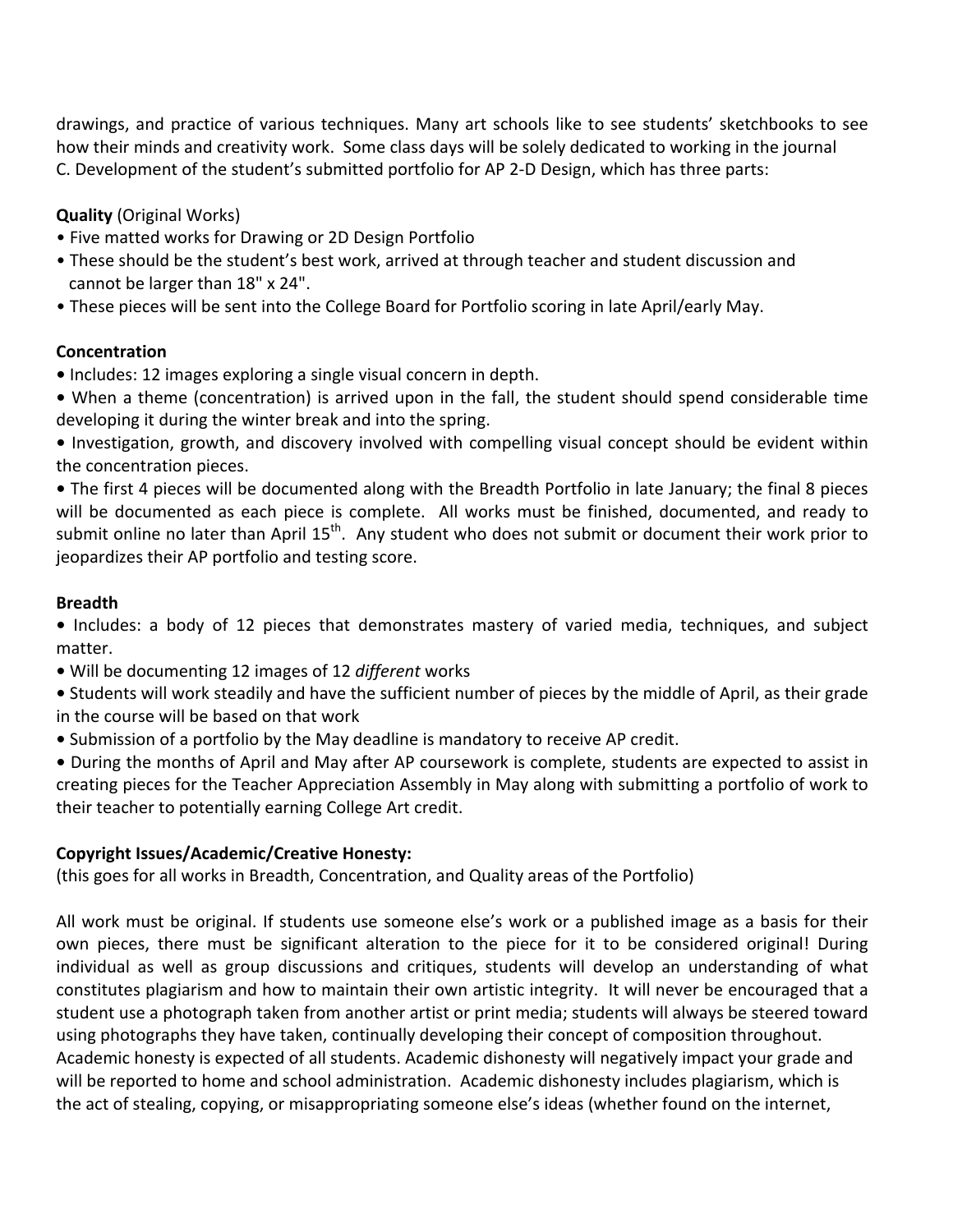various print media, or taken from a peer), words or images, without permission or attribution. When you imply that someone else's work is your own original idea or image, you are engaging in plagiarism. **For this** reason, students enrolled in AP Studio Art may not use published photographs or reproductions of artworks for reference in their drawings, paintings, or designs. If you have any questions about **plagiarism,
contact
the
teacher
immediately.** 

#### **Summer
Assignments**

Each summer, students are required to compete at least 6 works of art in addition to journal pages to potentially be used within their Breadth portfolio or as a catalyst for their Concentration. It should be evident that the student spent significant time and effort on these pieces. An AP Workshop may be offered through the XLT program to assist in students completing at least two of these five pieces. These projects will be graded immediately at the start of the following fall semester in August and are worth 100 points
each.

1. Self-portrait: Arrange interesting directional lighting to capture dramatic shadows. Add a background, whether this is layered values or personalized setting. Push your value range whether you are working with pencil, charcoal, or other media. As always, begin with a sketch and fill the space! The size of this portrait should be no smaller than 6" x 9" and not larger than 18" x 24".

2. Still life: Set up a still life, again with dramatic or directional lighting. It is good to set this up near a lamp or window. At least five objects begin to constitute a still life. Try hand-held objects on torn or crumpled paper, tin cans or glass jars, or fruit on a t-shirt, or raid the vegetable bin of the refrigerator. Again, be sure to compose and fill the entire page; your still life focal area should not be in the dead center of the page.

**3. Open Drawer Composition**: Open drawer in your home. This could be a silverware drawer, a clothes drawer or a desk drawer. Compose this open drawer still life composition by including the open drawer and all objects within it. It is almost as if you were to open the drawer and take a snapshot of the drawer – this time however, you are drawing it. Make sure to use a full range of values, whether you use colored pencils,
charcoal,
drawing
pencils,
or
other
media

4. Magnify a metallic object: Zero in on a section of metallic objects, such as a close-up of part of a bike or motorcycle, or spoons or an eggbeater; what do you see there? Include the object and all within the reflections.
Make
use
of
hardedge
metal
reflections
and
cast
shadows.

**5. Landscape:** Create a landscape drawing on location—outside of your home, looking down the street, looking out of a window, at a park or on a vacation, etc. Make sure to include full values. Think about the notion
of
a
"Bird's
Eye"
or
"Worm's
Eye"
perspective.

**6. Artist Reflection Piece:** Research an artist from the Art 21 website (pbs.org/art21). Thinking about this artists' style, create your own personalized 2D piece based on similar ideas, but with your personality. In your journal, describe how this artist derived the themes in their artwork to create a concentration of sorts.

7. **Journal work:** complete 25 journal pages. These can be thumbnail sketches to help your work through the
composition
of
the
six
projects
listed
above,
media
experiments,
or
other.

Each
journal
page
is
worth four
points,
totaling
100
points
for
all
25
complete.

# **2‐D
Design
Portfolio
Sections:**

Quality, Concentration, Breadth (listed in order that we will work through during the year)

**Section I: Breadth** (focus of Fall semester coursework)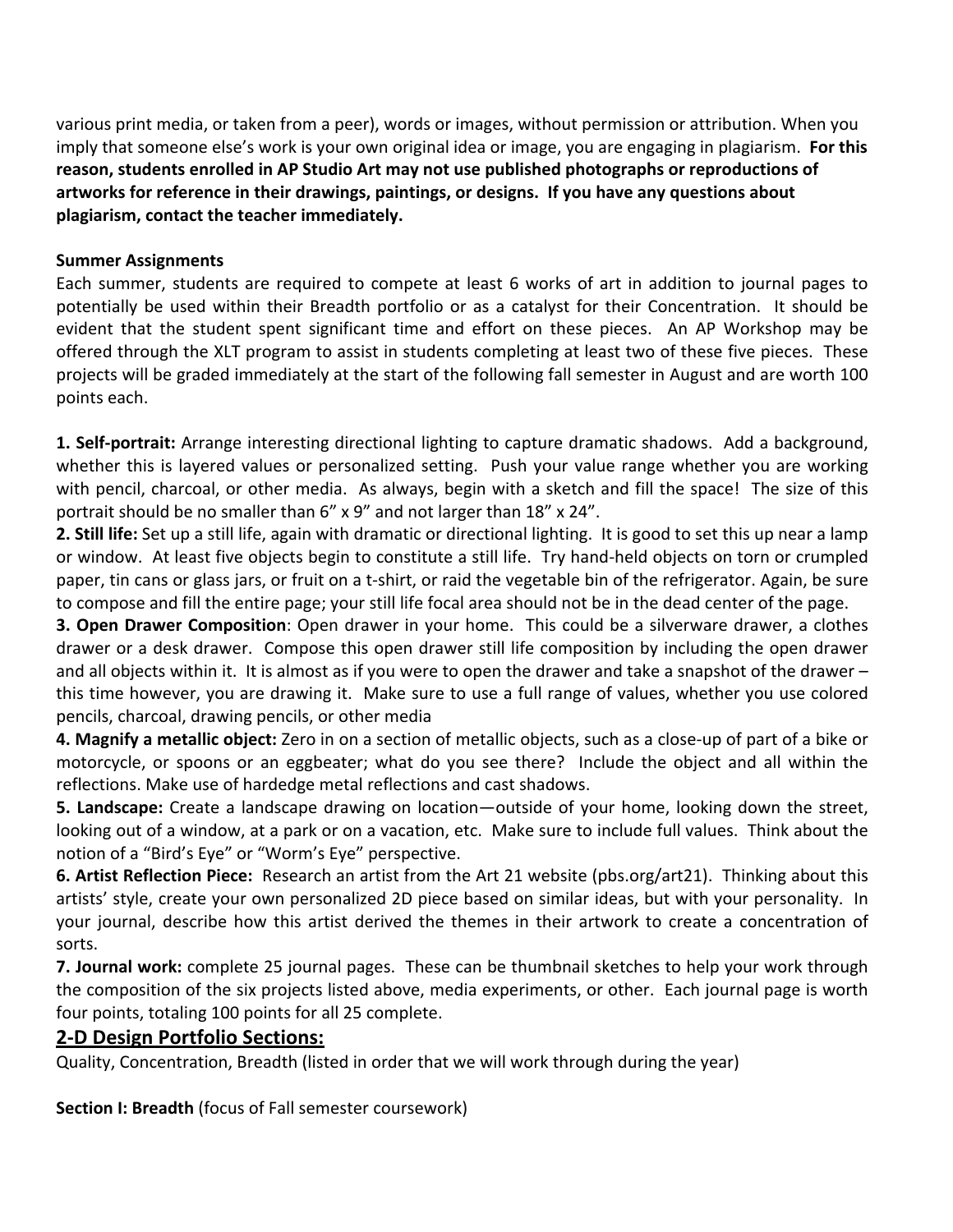- Twelve digital images will be taken of 12 different works; no detail images are permitted.
- Works emphasizing the elements of design (line, shape, illusion of space, illusion of motion, pattern, texture, value, and color) organized using the principles of design (unity/variety, balance, emphasis,
rhythm,
and
proportion/scale).
- Media could include drawings, graphic design, typography, digital imaging, photography, collage, fabric design, weaving, illustration, painting, printmaking, or any other 2D multi-media combination

### Suggested
pieces
for
your
Breadth
Portfolio:

- 1.
Pieces
that
demonstrate **Color
theory**
- 2.
Positive/negative
special
relationships
- 3.
Abstraction
from
nature
- 4.
Graphic
design/digital
media
exploration
- 5.
Typographic
organization
- 6.
Poster
- 7.
Linoleum
print
- 8.
Portraiture
with
developed
values
- 9.
Representational
drawings
of
aspects
of
your
personality
- 10.
Layered
media
experiments
- 11.
Imaginative
"self‐portrait"
- 12.
Piece
representing
a
transformation
in
combination
with
pattern/rhythm/movement

### Other
possibilities
for
works
could
include

Color theory paintings • Abstractions from urban environment/perspective related pieces • Layered designs related to psychological, historical, or narrative events • Works showing color theory in relation to an art historical time period (Fauvism, Impressionism, Post-Impressionism, etc) • Redesign an everyday object to create a surreal image or creature • Self portrait with expression •

#### Further
Breadth
Portfolio
Piece
Examples:

- Twelve works demonstrating a variety of concepts, media, and approaches
- Positive-negative shapes study in color
- Series of printmaking images demonstrating range of value, special relationships, and textural line
work
(linoleum,
monoprinting,
etc)
- ‐ Cool‐warm
contrast
through
a
series
of
hand‐held
objects
- Monochromatic variations of one color, using values
- ‐ Analogous
painting
or
drawing
- Lettering and type design
- Design with literary or conceptual associations poster design-travel, country, Olympics, sports, endangered animals CD or album design; e.g., for blues, jazz, classical
- Repeated pattern, possibly using linoleum print (think Jasper Johns or Warhol as reference!)
- Natural form drawings or paintings demonstrating special relationships and values
- Redesign the Tarot deck with your personality
- Developed designs for school theater productions, yearbooks, etc.
- Develop a modular repeat pattern for a fabric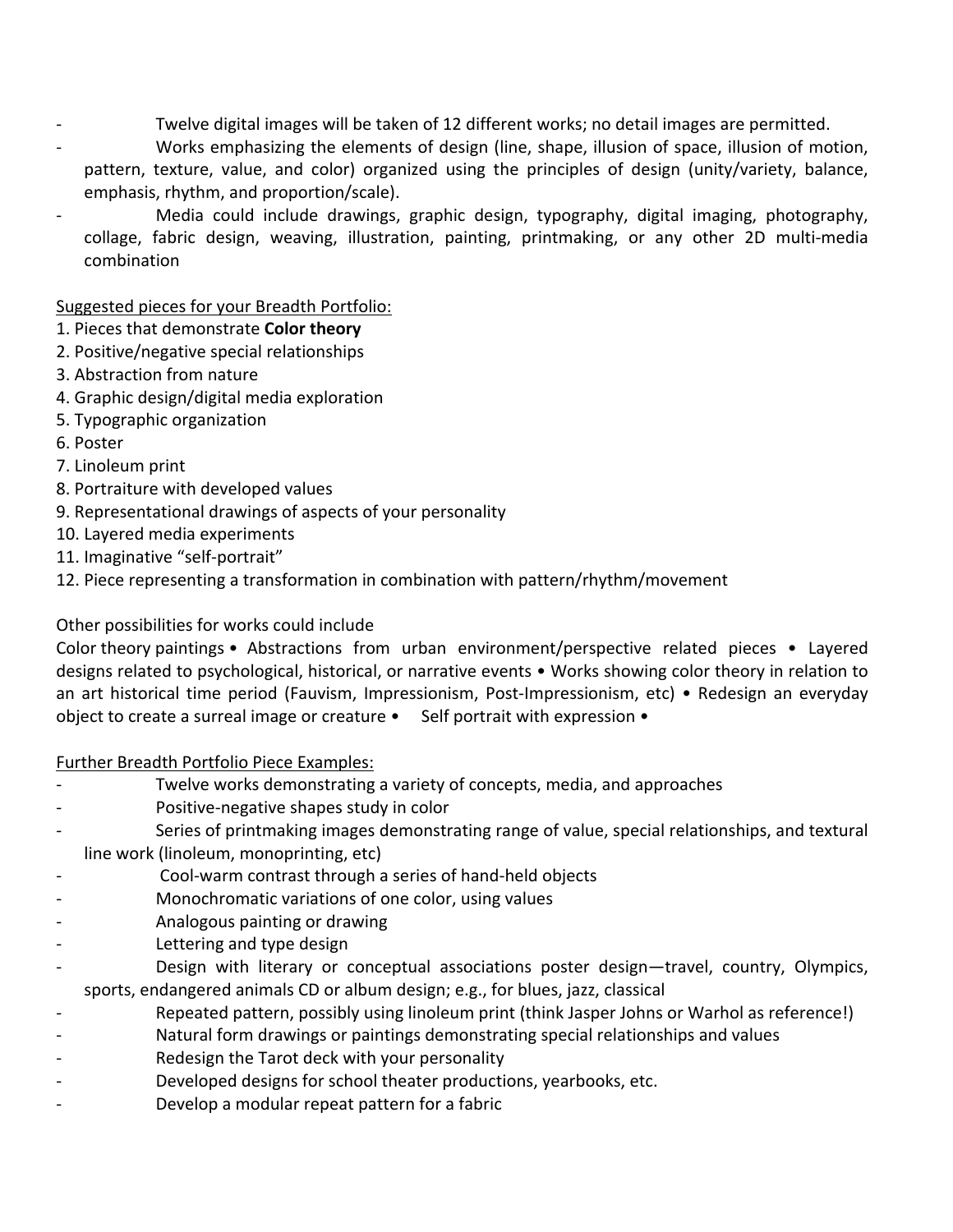- ‐ Story
or
poem
illustration
- Game board and game pieces
- Fashion design, or costume design
- Digital altering or layering of photographic images (printed imagery re-worked and layered by hand
or
in
Photoshop)
- Line properties; e.g., graffiti, Japanese calligraphy

#### **Section
II:
Concentration**

- Twelve digital images will be taken of a series of works organized around the visual concept (some may
be
details).
- Looking for quality of ideas, and quality of execution of work (filling space, compositional issues, and use of full values and good craftsmanship is ALWAYS important!)

### Concentration
Examples:

- Design and execution of a short story of poem through images
- A series of personalized identity products for imaginary business (logo, letterhead, signs, boxes)
- Series of works starting with representational interpretations and evolving into abstraction
- Exploration of pattern and designs found in nature and/or culture
- Works related to all man-made or natural objects and explored through color theory
- Compositions that reflect narrative or psychological events
- Series of landscapes that use color and composition to intensify artistic expression
- Series of pieces related to one single idea but in various media: example all works related to imagery
about
snow
- Exploration of a sculptural piece represented 2D in variety of media
- Compositional exploration of the self through variety of still life projects

# **Section
III:
Quality**

- This is when the student and teacher will review the 24 works going into their portfolio that has
been
submit
digitally
and
pick
five
of
the
best
works
to
submit
for
testing
	- The student should lie out each of their pieces and rate them according to the following scale. Pieces with the highest scores ought to be ones submitted to the College Board for testing.

|                                                           | Poor | Moderate Good | <b>Strong</b> | Excellent |
|-----------------------------------------------------------|------|---------------|---------------|-----------|
| Materials well used; technique/craftsmanship is excellent |      |               |               |           |
| New & creative approach to idea                           |      |               |               | 5         |
| Problem solving & intent obvious                          |      |               |               | 5         |
| Composition excellent and intentional                     |      |               |               | 5         |
| Awareness of Principles/Element of Design                 |      |               |               |           |

If the work does not seem to fall in the 4 or 5 range, it is important to re-evaluate and re-work each piece to bring it to a level or 4 or 5.

- At the end of March, students will reflect upon works create thus far and answer the following questions related to their Breadth portfolio and then their Concentration portfolio: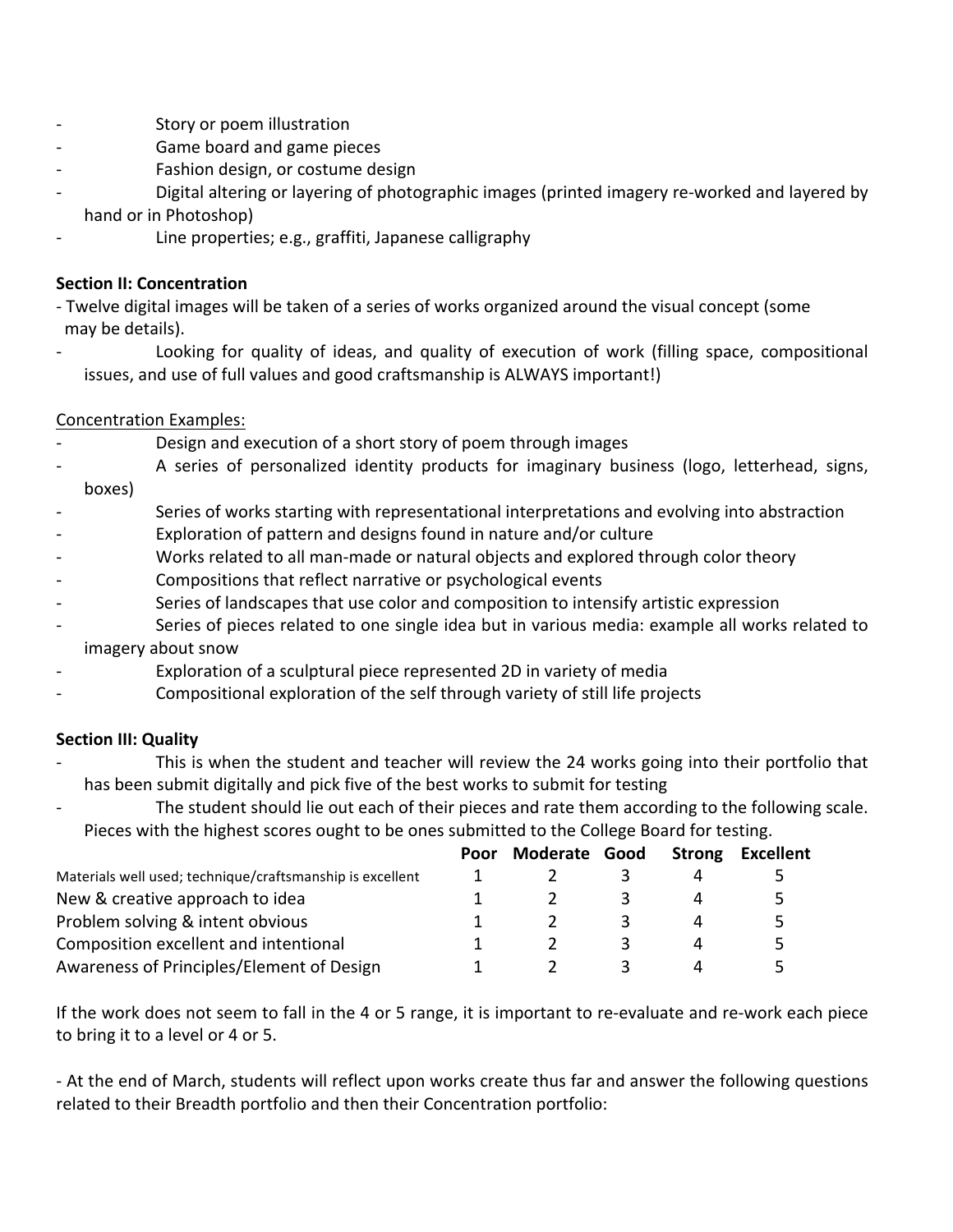Explain your rationale in a paragraph below, considering:

- 1. How did you utilize the Principles and Elements of Design to create successful works?
- 2. Do you feel you created strong compositions throughout? If you later re-worked any composition, what would you do differently?
- 3. How would you describe these works to a viewer in terms of balance are they ordered or chaotic; what causes these pieces to be appealing to another?
- 4. Describe how you executed these works and what makes them unique to you?
- 5. How would one feel when looking at your pieces? What are you trying to convey to the viewer throughout
this
portfolio?
- 6. What is your general impression of your overall portfolio? What did you want the viewer to think about as they looked at each piece? Is the message successful? Judge your own portfolio of art as if you
were
a
new
viewer
to
the
images;
be
honest!

# **Bibliography**

*Drawing
Basics,*Jacklyn
St.
Aubyn,
Wadsworth
Thomson
Learning,
1998.

What It is, Linda Barry, Drawn and Quarterly, 2008.

- Notan: The Dark-Light Principle of Design, Dorr Bothwell and Marlys Mayfield, General Publishing Company,
Ltd.
1968.
- Artist-to-Artist: Inspiration and Advice from Artists Past and Present, Clinton Brown, Jackson Creek Press,
1998.

*Graphic
Design
School,*David
Dabber,
Quarto
Publishing,
2005.

Keys to Drawing, Bert Dodson, North Light Books, 1985.

*Keys
to
Drawing
with
Imagination*,
Bert
Dodson,
North
Light
Books,
2007.

Color: A Course in Mastering the Art of Mixing Colors, Betty Edwards, Tarcher, 2004.

*Drawing
on
the
Right‐side
of
the
Brain*,
Betty
Edwards,
Tarcher,
1999.

Anatomy For the Artist: the Dynamics of the Human Form, Tom Flint, Barnes and Noble, 2005.

An Illustrated Life: drawing inspiration from the private sketchbooks of artists, illustrators, and designers,

Danny
Gregory,
How
Books,
2008.

100 Creative Drawing Ideas, Anna Held-Audette, editor; Shambhala, 2004.

*Design
and
Form*,
Johannes
Itten,
John
Wiley
and
Sons,
1975.

*Concerning
the
Spiritual
in
Art*,
Wassily
Kandinsky,
Dover,
1977

Sounds, Wassily Kandinsky and Elizabeth Napier, Yale University, 1981.

Cover to Cover, Shereen LaPlantz, Lark Books, 1995.

*True
Vision:
Authentic
Art
Journaling*,
L.K.
Ludwig,
Quarry
Books,
2008.

Thinking with Type, Ellen Lupton, Princeton Architectural Press, 2004.

Collage, Assemblage, and Altered Art, Diane Maurer-Mathison, Watson-Guptill, 2007.

The Complete Guide to Altered Imagery, Karen Michel, Quayside Publishing Group, 2005.

Caffeine for the Creative Mind, Stefan Mumaw and Wendy Lee Oldfield, How Books, 2006.

Art from Intuition: Overcoming Your Fears and Obstacles to Making Art, David Nimmer, Watson-Guptill, 2008.

*Expressive
Portraits*,
Jean
Pederson,
North
Light
Books,
2008.

Art Synectics, Nicholas Roukes, Davis Publications, 1982.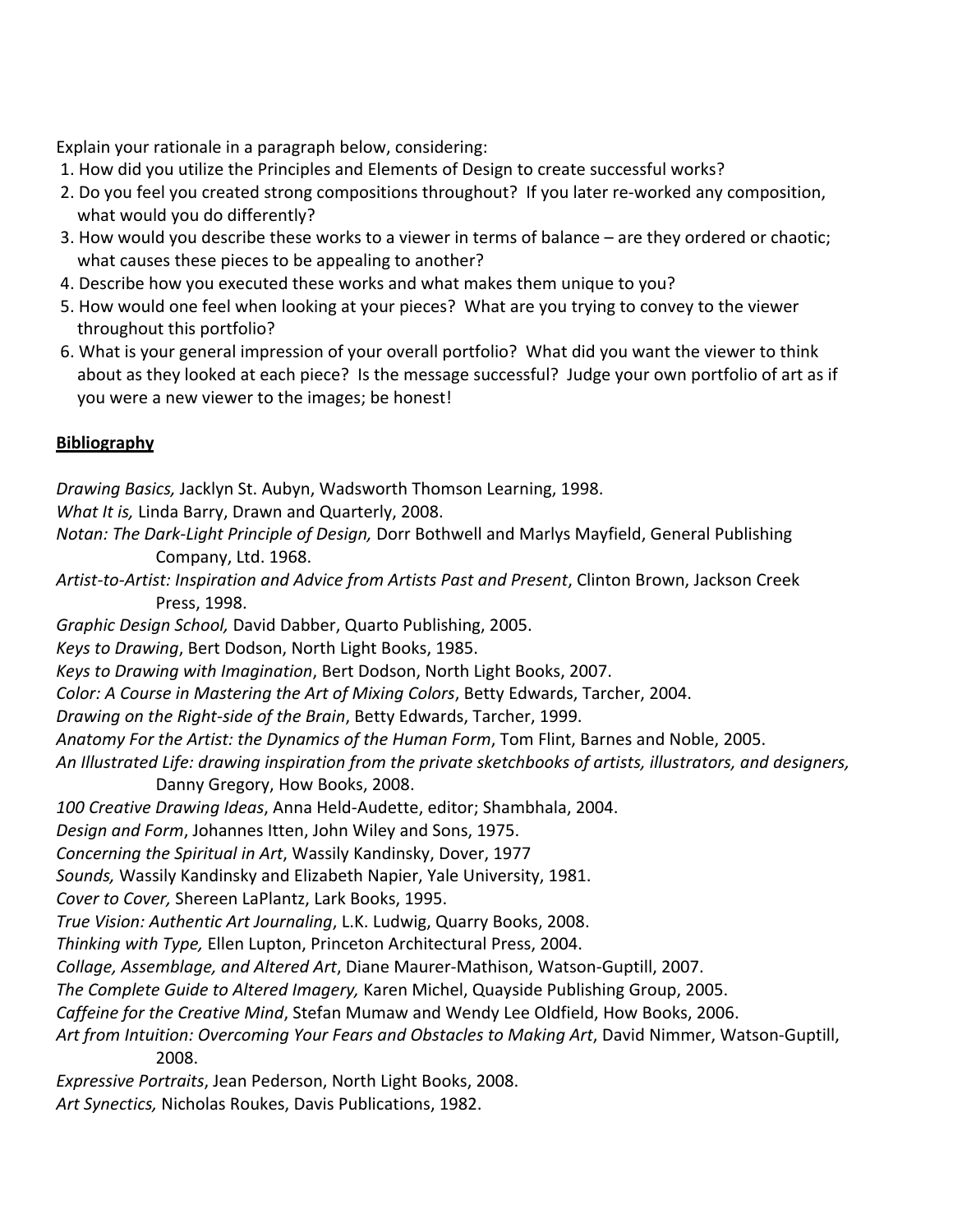*Design
Synectics,*Nicholas
Roukes,
Davis
Publications,
1988. *Drawing
A
Contemporary
Approach,* Teel
Sale
and
Claudia
Betti,
2004. *Non‐Adhesive
Binding:
Books
Without
Paste
or
Glue*,
Keith
A.
Smith, *keith
smith*BOOKS,
1999. How to Be an Explorer of the World: Portable Life/Art Museum, Keri Smith, Perigee Book, 2008. The Annotated Mona Lisa: A Crash Course in Art History from Prehistoric to Post-Modern, 2<sup>nd</sup> Edition, Carol Strickland,
Ph.D.,
Andrews
McMeel
Publishing,
2007. From Ordinary to Extraordinary: Art and Design Problem Solving, Ken Veith, Davis Publications, 1999.

Spilling Open: The Art of Becoming Yourself, Sabrina Ward Harrison, Villard Books, 2000.

Visual Literacy, Richard Wilde, Watson-Guptill Publications, 1991.

Design Principles and Problems, Paul Zelanski, Mary Pat Fisher, Thomson Wadsworth, 1996.

#### **Materials
and
Media:**

#### Suggested Media for all projects:

Do not do all the works in pencil. ALWAYS use full values. Try black ballpoint pen (thinking of the MASS Shading
technique),
colored
pencils,
scratchboard,
charcoal
pencil,
pastels,
markers,
paint
or
any
assorted materials you may have at home. BUT REMEMBER TO USE THE ENTIRE PAGE! You may work in your sketchbook if it is at least 8" x 10", or you may take home paper from the classroom.

The school will provide most art materials; please alert your teacher well before a project is due of the supplies you may need to borrow for home or paper you will need. It is HIGHLY encouraged that the student
purchases
these
supplies
to
have
on
hand
when
working
at
home:

• 8 x 10 (or larger) hardbound sketchbook (this is mandatory and can be purchased from your teacher in the
fall)

- Set of drawing pencils that include the following grades of graphite: 2H, HB, 2B, 4B, 6B (and 8B if possible)
- Set of acrylic brushes in various round and flat sizes (no larger than 1") to be used for watercolor or acrylic paint; see your teacher as to where to purchase for the best bargain
- Set of 24 colored pencils (Prismacolor are the best with intensity of color and recommended)
- •
Glue
Sticks
(for
mixed
media
or
collage
work)